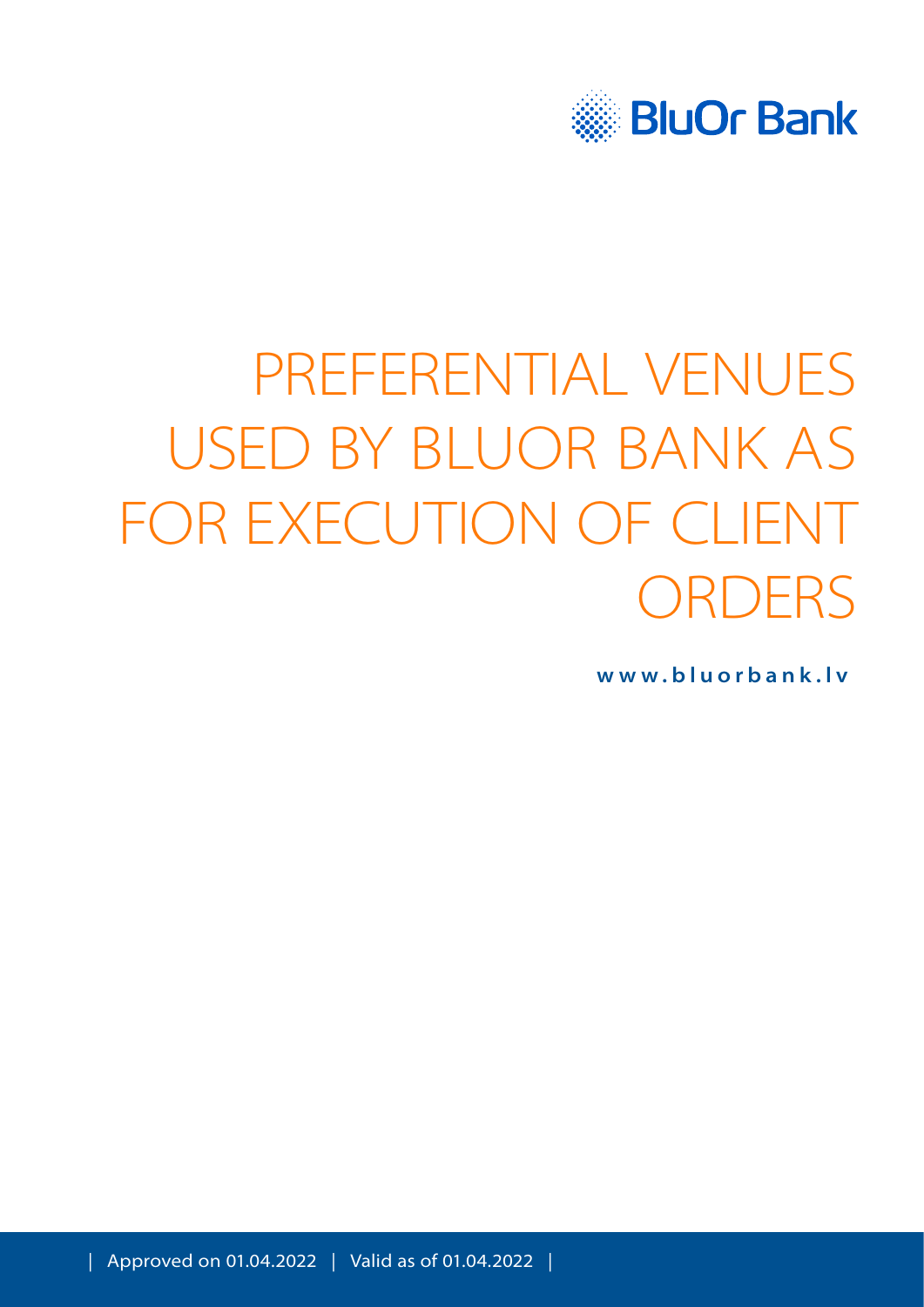

## **PREFERENTIAL VENUES USED BY BLUOR BANK AS FOR EXECUTION OF CLIENT ORDERS**

| <b>EXECUTION VENUE</b>                           | <b>MIC DESIGNATION</b>       | <b>FINANCIAL INSTRUMENTS</b>    |  |
|--------------------------------------------------|------------------------------|---------------------------------|--|
| <b>AUSTRALIAN SECURITIES EXCHANGE</b>            | XASX                         | <b>Shares</b>                   |  |
| <b>BLOOMBERG MULTILATERAL TRADING FACILITY *</b> | <b>BMTF</b>                  | <b>Fixed Income Securities</b>  |  |
| <b>BLOOMBERG TRADING FACILITY B.V. *</b>         | <b>BTFE</b>                  | <b>Fixed Income Securities</b>  |  |
| <b>BORSA ITALIANA</b>                            | XMIL                         | <b>Shares</b>                   |  |
| <b>CBOE GLOBAL MARKETS</b>                       | <b>XCBO</b>                  | <b>Derivatives</b>              |  |
| <b>CME GROUP (CME, CBOT, NYMEX, COMEX)</b>       | <b>CMEE</b>                  | <b>Derivatives</b>              |  |
| <b>EUREX</b>                                     | <b>XEUR</b>                  | <b>Derivatives</b>              |  |
| <b>FRANKFURT STOCK EXCHANGE/XETRA</b>            | <b>XFRA/XETR</b>             | <b>Shares</b>                   |  |
| ICE - INTERCONTINENTAL EXCHANGE INC.             | IFUS, IFEU                   | Derivatives                     |  |
| <b>LONDON METAL EXCHANGE</b>                     | <b>XLME</b>                  | <b>Derivatives</b>              |  |
| <b>LONDON STOCK EXCHANGE</b>                     | <b>XLON</b>                  | <b>Shares</b>                   |  |
| <b>MADRID STOCK EXCHANGE</b>                     | <b>XMAD</b>                  | <b>Shares</b>                   |  |
| <b>NASDAQ</b>                                    | <b>XNAS</b>                  | <b>Shares</b>                   |  |
| <b>NASDAQ OMX COPENHAGEN</b>                     | <b>XCSE</b>                  | <b>Shares</b>                   |  |
| <b>NASDAQ OMX HELSINKI</b>                       | <b>XHEL</b>                  | <b>Shares</b>                   |  |
| <b>NASDAQ OMX RIGA *</b>                         | <b>XRIS</b>                  | Shares, fixed income securities |  |
| <b>NASDAQ OMX STOCKHOLM</b>                      | <b>XSTO</b>                  | <b>Shares</b>                   |  |
| <b>NASDAQ OMX TALLINN</b>                        | <b>XTAL</b>                  | <b>Shares</b>                   |  |
| <b>NASDAQ OMX VILNIUS *</b>                      | <b>XLIT</b>                  | Shares, fixed income securities |  |
| <b>NYSE</b>                                      | <b>XNYS</b>                  | <b>Shares</b>                   |  |
| <b>NYSE EURONEXT AMSTERDAM</b>                   | <b>XAMS</b>                  | <b>Shares</b>                   |  |
| <b>NYSE EURONEXT BRUSSELS</b>                    | <b>XBRU</b>                  | <b>Shares</b>                   |  |
| <b>NYSE EURONEXT LISBON</b>                      | <b>XLIS</b>                  | <b>Shares</b>                   |  |
| <b>NYSE EURONEXT PARIS</b>                       | <b>XPAR</b>                  | Shares                          |  |
| <b>NYSE LIFFE</b>                                | <b>XLIF</b>                  | <b>Derivatives</b>              |  |
| <b>NYSE MKT</b>                                  | XASE                         | <b>Shares</b>                   |  |
| <b>OSLO BORS ASA</b>                             | <b>XOSL</b>                  | <b>Shares</b>                   |  |
| <b>SINGAPORE EXCHANGE</b>                        | <b>XSES</b>                  | <b>Derivatives</b>              |  |
| <b>SIX SWISS EXCHANGE</b>                        | <b>XVTX</b><br><b>Shares</b> |                                 |  |
| THE EUROPEAN ENERGY EXCHANGE                     | <b>XEEE</b>                  | Derivatives                     |  |
| <b>TORONTO STOCK EXCHANGE</b>                    | <b>XTSE</b>                  | <b>Shares</b>                   |  |
| <b>WIENER BÖRSE AG</b>                           | XWBO                         | Shares                          |  |

\* - Direct access

| <b>Approved on 01.04.2022</b> | Valid as of 01.04.2022                |                              | Page 2 of 3          |
|-------------------------------|---------------------------------------|------------------------------|----------------------|
| BluOr Bank AS                 | Smilšu iela 6, Rīga, LV-1050, Latvija | Registration No. 40003551060 | SWIFT code: CBBRLV22 |
| Phone: +371 67 031 333        | WhatsApp: +371 26 552 244             | E-mail: info@bluorbank.lv    | www.bluorbank.lv     |